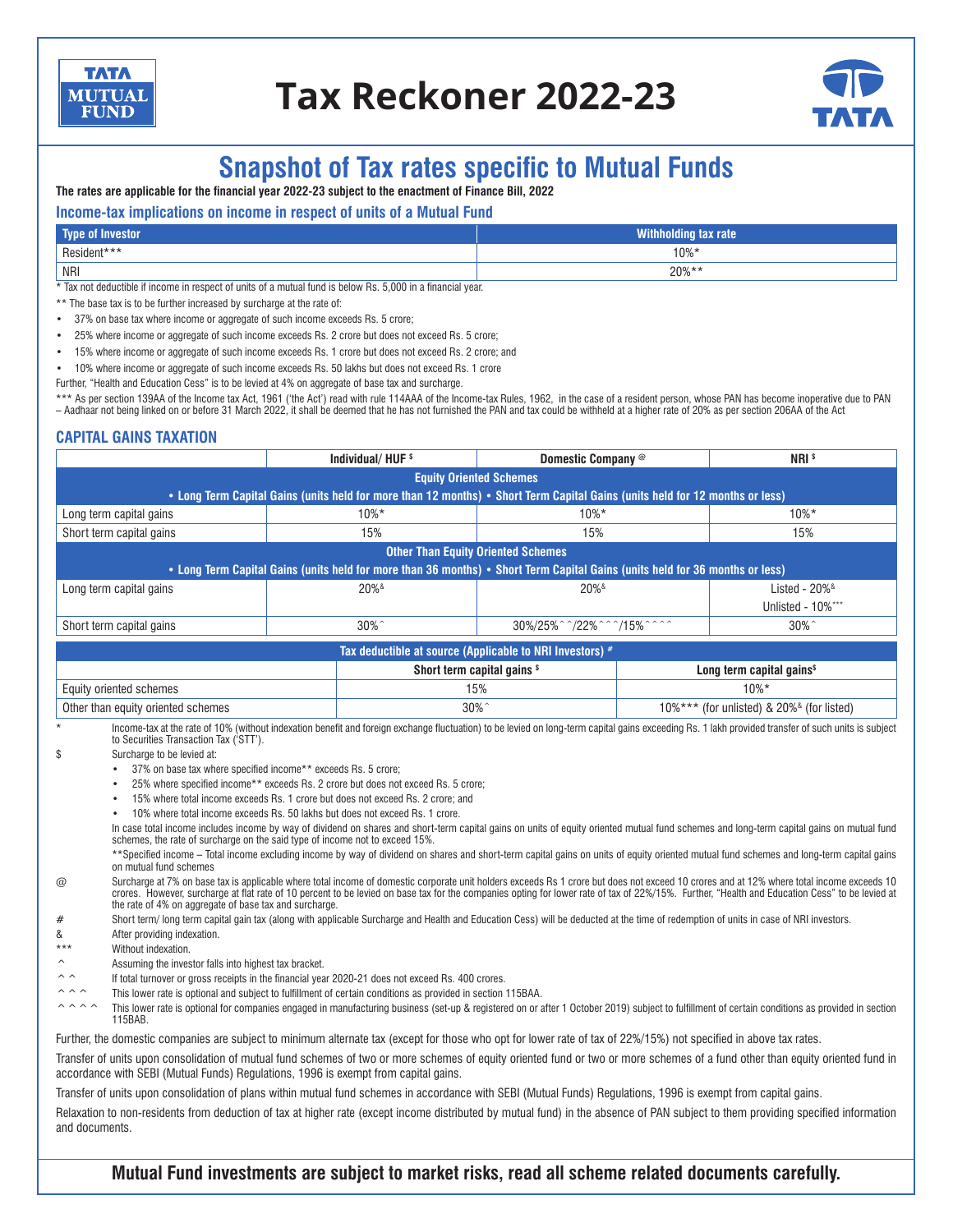Tax to be deducted at twice the applicable rate in case of payments to specified person (except non-resident not having permanent establishment in India) who has not furnished the return of income for the assessment year relevant to previous year immediately preceding the financial year in which tax is required to be deducted, for which time limit for filing return has expired and the aggregate of tax deducted at source in his case is Rs. 50,000 or more in the said previous year. Additionally, if provisions of section 206AA are also applicable then tax to be deducted at higher of the two rates provided i.e. rate as per section 206AB or section 206AA.

**Bonus Stripping:** The loss due to sale of original units in the schemes, where bonus units are issued, will not be available for set off; if original units are: (A) bought within three months prior to the record date fixed for allotment of bonus units; and (B) sold within nine months after the record date fixed for allotment of bonus units. However, the amount of loss so ignored shall be deemed to be the cost of purchase or acquisition of such unsold bonus units.

#### **1. Income Tax Rates**

**Option A**

#### **For Individuals, Hindu Undivided Family, Association of Persons, Body of Individuals and Artificial juridical persons**

| <b>Total Income</b>                                   | <b>Tax Rates</b> |
|-------------------------------------------------------|------------------|
| Up to Rs. 2,50,000 (a) (b)                            | NIL              |
| Rs. 2,50,001 to Rs. 5,00,000 <sup>(d) (e)</sup>       | 5%               |
| Rs. 5,00,001 to Rs. 10,00,000 <sup>(d)</sup>          | 20%              |
| $^{\prime}$ Rs. 10,00,001 and above <sup>(c)(d)</sup> | 30%              |

(a) (a) In case of a resident individual of the age of 60 years or above but below 80 years, the basic exemption limit is Rs. 300,000.

(b) In case of a resident individual of age of 80 years or above, the basic exemption limit is Rs 500,000.

(c) Rate of surcharge:

- 37% on base tax where specified income\* exceeds Rs. 5 crore;
- 25% where specified income\* exceeds Rs. 2 crore but does not exceed Rs. 5 crore
- 15% where total income exceeds Rs. 1 crore but does not exceed Rs. 2 crore; and
- 10% where total income exceeds Rs 50 lakhs but does not exceed Rs. 1 crore.

\*Specified income – Total income excluding income by way of dividend on shares and short term capital gains in case of listed equity shares, equity oriented mutual fund units, units of business trust and long-term capital gains. Marginal relief for such person is available.

- d) Health and Education cess  $@$  4% on aggregate of base tax and surcharge.
- (e) Individuals having total income not exceeding Rs. 500,000 can avail rebate of lower of actual tax liability or Rs. 12,500

#### **Option B**

# **For Individuals and Hindu Undivided Family**

| Total Income                | <b>Tax Rates</b> |
|-----------------------------|------------------|
| Up to 2,50,000              | Nil              |
| From 2,50,001 to 5,00,000   | 5%               |
| From 5,00,001 to 7,50,000   | 10%              |
| From 7,50,001 to 10,00,000  | 15%              |
| From 10,00,001 to 12,50,000 | 20%              |
| From 12,50,001 to 15,00,000 | 25%              |
| From 15,00,001 and above    | 30%              |

For adopting Option B, most of the deductions/exemptions such as section 80C, 80D, etc. are to be foregone. The aforesaid regime is optional. Accordingly, Individuals and HUFs have the option to be taxed under either of the options. Option B once exercised can be changed in subsequent years (not applicable for business income).

### **2. Securities Transaction Tax (STT)**

### **STT is levied on the value of taxable securities transactions as under:**

| <b>Transaction</b>                                                                                                                                                                                                                                               | <b>Rates</b> | Payable by       |
|------------------------------------------------------------------------------------------------------------------------------------------------------------------------------------------------------------------------------------------------------------------|--------------|------------------|
| Purchase/ Sale of equity shares (delivery based)                                                                                                                                                                                                                 | 0.1%         | Purchaser/Seller |
| Purchase of units of equity oriented mutual fund                                                                                                                                                                                                                 | Nil          | Purchaser        |
| Sale of units of equity oriented mutual fund (delivery based)                                                                                                                                                                                                    | 0.001%       | Seller           |
| Sale of equity shares, units of business trust, units of equity oriented mutual fund (non-delivery based)                                                                                                                                                        | 0.025%       | Seller           |
| $\neg$ $\neg$ $\neg$ Sale of an option in securities                                                                                                                                                                                                             | 0.05%        | Seller           |
| Sale of an option in securities, where option is exercised                                                                                                                                                                                                       | 0.125%       | Purchaser        |
| Sale of a futures in securities                                                                                                                                                                                                                                  | 0.01%        | Seller           |
| Sale or surrender or redemption of a unit of an equity oriented fund to an insurance company, on maturity or partial<br>withdrawal, with respect to unit linked insurance policy issued by such insurance company on or after the first day<br>of February, 2021 | 0.001%       | Seller           |
| Sale of units of an equity oriented fund to the Mutual Fund                                                                                                                                                                                                      | 0.001%       | Seller           |
| Sale of unlisted equity shares and units of business trust under an initial offer                                                                                                                                                                                | 0.2%         | Seller           |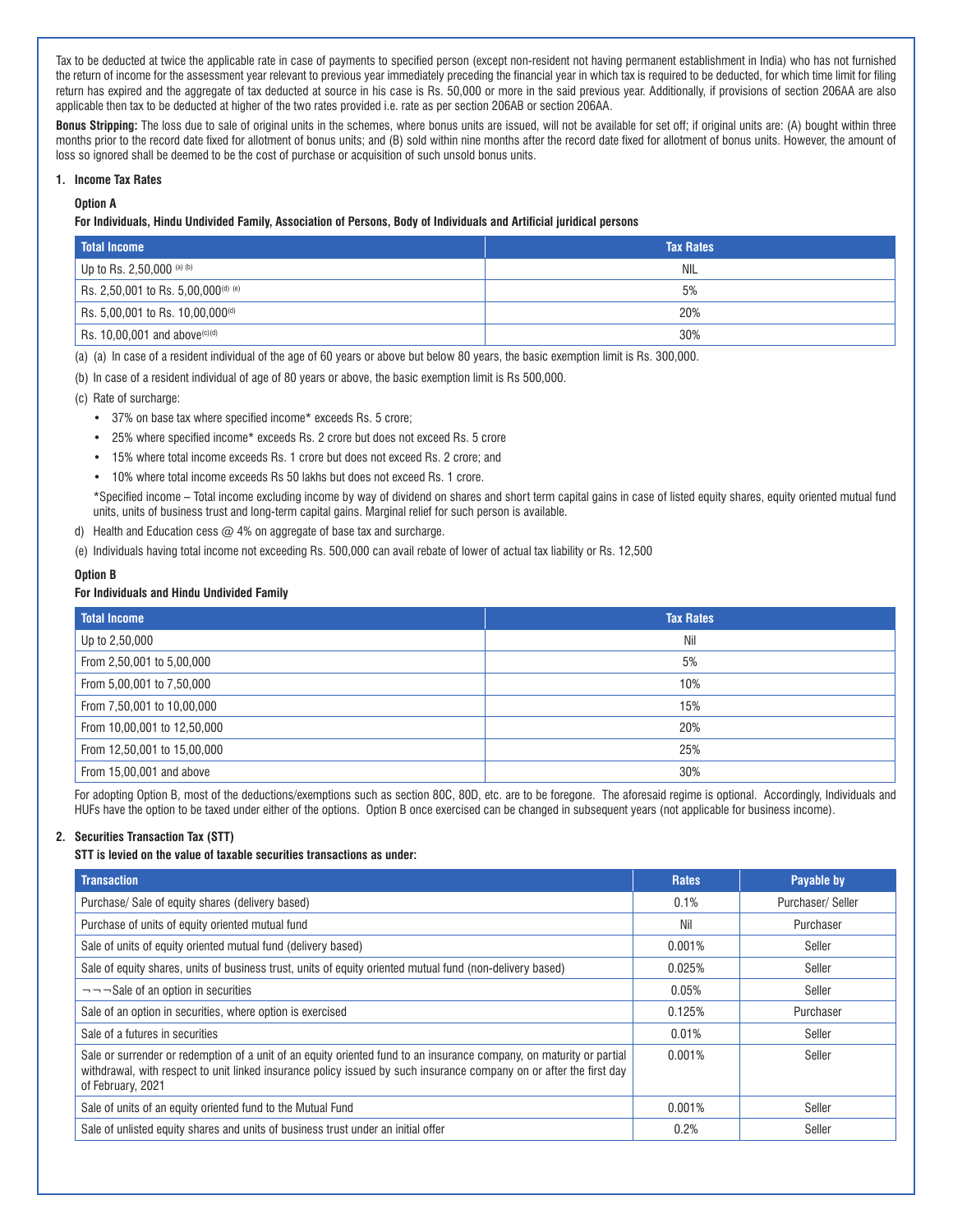#### **3. Special rates for non-residents as per domestic provisions**

(1) The following incomes in the case of non-resident are taxed at special rates on gross basis

| <b>Transaction</b>                                                                                                                                                  | Rates <sup>(a)</sup> |
|---------------------------------------------------------------------------------------------------------------------------------------------------------------------|----------------------|
| Dividend                                                                                                                                                            | 20%                  |
| Interest received on loans given in foreign currency to Indian concern or Government of India (not being interest referred to in section 194LB or<br>section 194LC) | 20%                  |
| Income received in respect of units purchased in foreign currency of specified Mutual Funds / UTI                                                                   | 20%                  |
| Royalty or fees for technical services (b)                                                                                                                          | 10%                  |
| Interest income from a notified infrastructure debt fund, specified loan agreement, specified long-term bonds, rupee denominated bonds(c) and<br>business trust     | 5%                   |
| Interest on FCCB. Dividend on GDRs                                                                                                                                  | 10%                  |

(a) These rates will be further increased by applicable surcharge and health and education cess.

- (b) In case the non-resident has a Permanent Establishment (PE) in India and the royalty/ fees for technical services paid is effectively connected with such PE, the same is taxable at 40% (plus applicable surcharge and health and education cess) on net basis.
- (c) Interest payable to a non-resident in respect of monies borrowed by any Indian company or business trust from a source outside India by way of issue of rupee denominated bond during the period 17 September 2018 to 31 March 2019 is exempt from tax.
- (2) Tax on non-resident sportsmen or sports association on specified income @20% plus applicable surcharge and health and education cess.

#### **4. Capital Gains**

| <b>Transaction</b>                                                                    | Short-term capital gains <sup>(a)</sup> | Long-term capital gains $(a)(b)$ |  |
|---------------------------------------------------------------------------------------|-----------------------------------------|----------------------------------|--|
| Sale transactions of equity shares/ unit of an equity oriented fund which attract STT | 15%                                     | $10\%*$                          |  |
| Sale transaction other than mentioned above:                                          |                                         |                                  |  |
| Individuals (resident and non-residents)                                              | Progressive slab rates                  |                                  |  |
| Firms                                                                                 | 30%                                     | 20% / 10% (b) (c)                |  |
| Resident companies                                                                    | 30% /25%(d)/22%(e)/15%(f)               |                                  |  |
| Overseas financial organi-zations specified in sec-tion115AB                          | 40% (corporate) 30% (non corporate)     | 10%                              |  |
| <b>FPIS</b>                                                                           | 30%                                     | 10%                              |  |
| Foreign companies other than ones mentioned above                                     | 40%                                     | $20\%$ / 10% (C)                 |  |
| Local authority                                                                       | 30%                                     |                                  |  |
| Co-operative society rates                                                            | Progressive slab or 20% <sup>(g)</sup>  | 20%/10%                          |  |

\* Income-tax at the rate of 10% to be levied on long-term capital gains exceeding Rs. 1 lakh (without indexation benefit and foreign exchange fluctuation).

(a) These rates will further increase by applicable surcharge & health and education cess.

(b) Income-tax rate of 20% with indexation and 10% without indexation.

(c) Long term capital gains arising to a non-resident from transfer of unlisted securities or shares of a company, not being a company in which the public are substantially interested, subject to 10 per cent tax (without benefit of indexation and foreign currency fluctuation).

(d) If total turnover or gross receipts in the financial year 2020-21 does not exceed Rs. 400 crores.

- (e) This lower rate is optional and subject to fulfillment of certain conditions as provided in section 115BAA.
- (f) This lower rate is optional for companies engaged in manufacturing business (set-up & registered on or after 1 October 2019) subject to fulfillment of certain conditions as provided in section 115BAB.

(g) Co-operative societies have the option to be taxed at progressive slab rates or 20% subject to fulfillment of certain conditions as provided in section 115BAD.